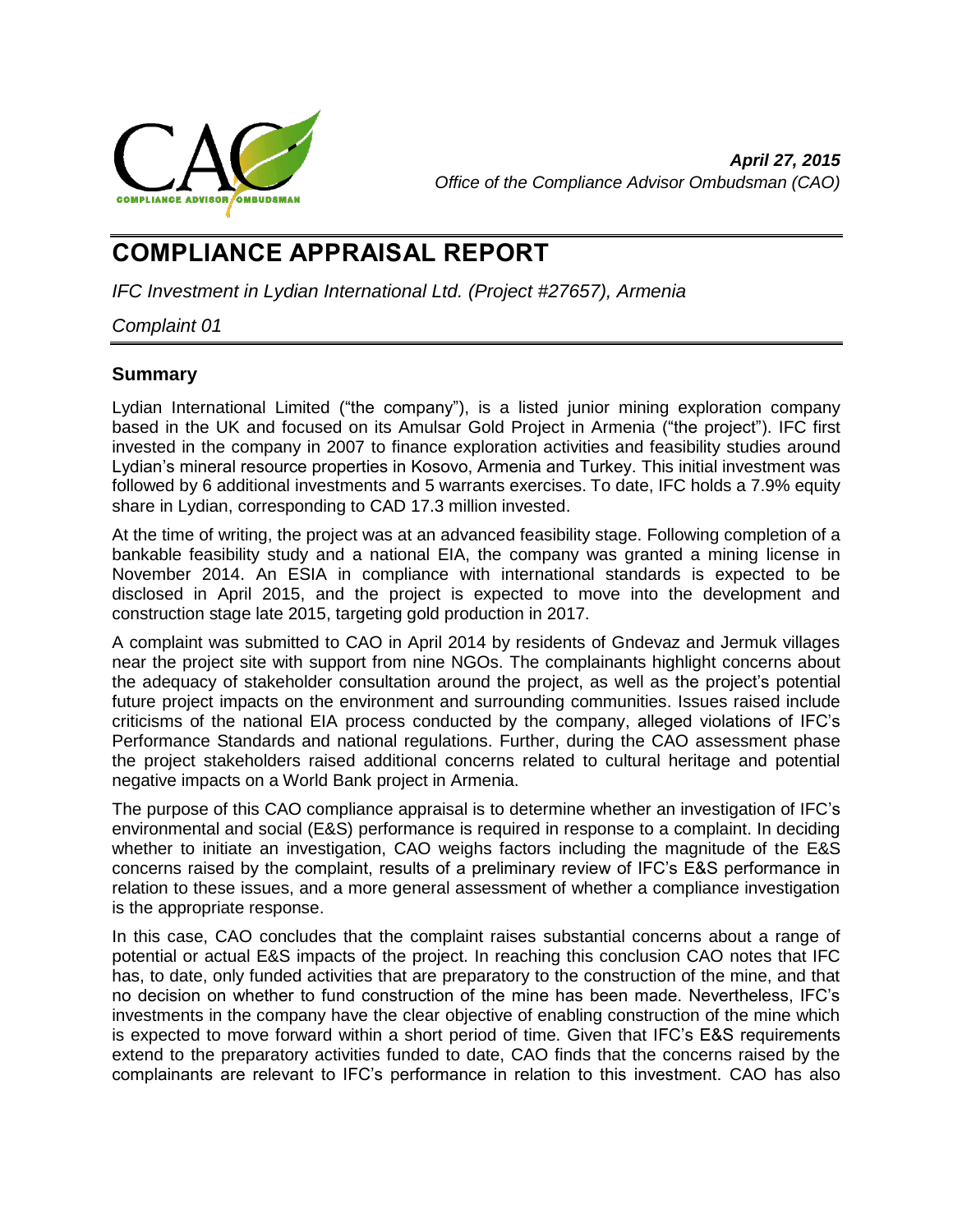identified questions regarding IFC's review and supervision of its E&S requirements in relation to the project.

On the balance of considerations, CAO thus decides to conduct a compliance investigation of IFC's E&S performance in relation to this project. Terms of Reference for this compliance investigation will be issued in accordance with CAO's Operational Guidelines.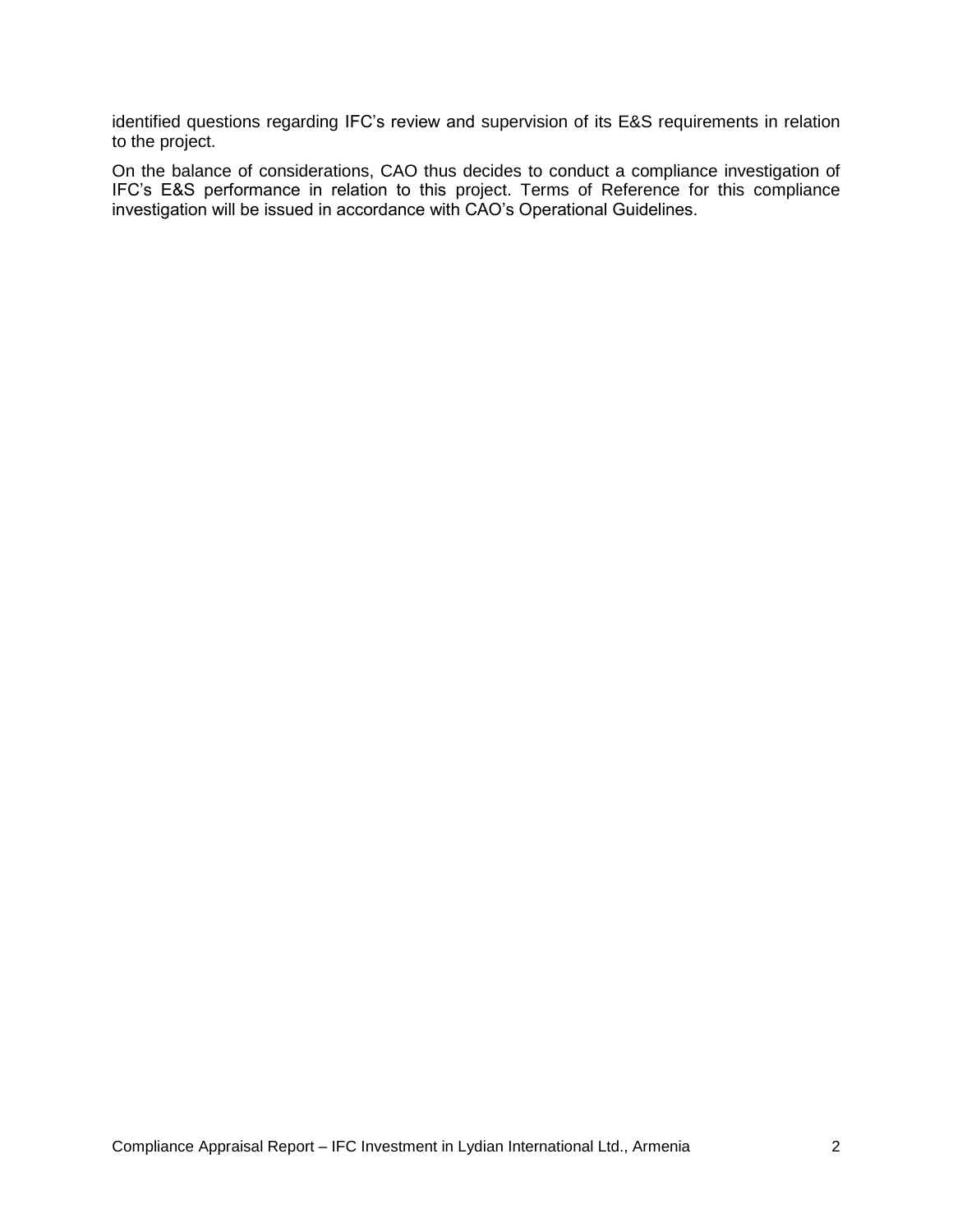## **About CAO**

*CAO's mission is to serve as a fair, trusted, and effective independent recourse mechanism and to improve the environmental and social accountability of IFC and MIGA.*

CAO (Office of the Compliance Advisor Ombudsman) is an independent post that reports directly to the President of the World Bank Group. CAO reviews complaints from communities affected by development projects undertaken by the two private sector arms of the World Bank Group, the International Finance Corporation (IFC) and the Multilateral Investment Guarantee Agency (MIGA).

For more information about CAO, please visit [www.cao-ombudsman.org](http://www.cao-ombudsman.org/)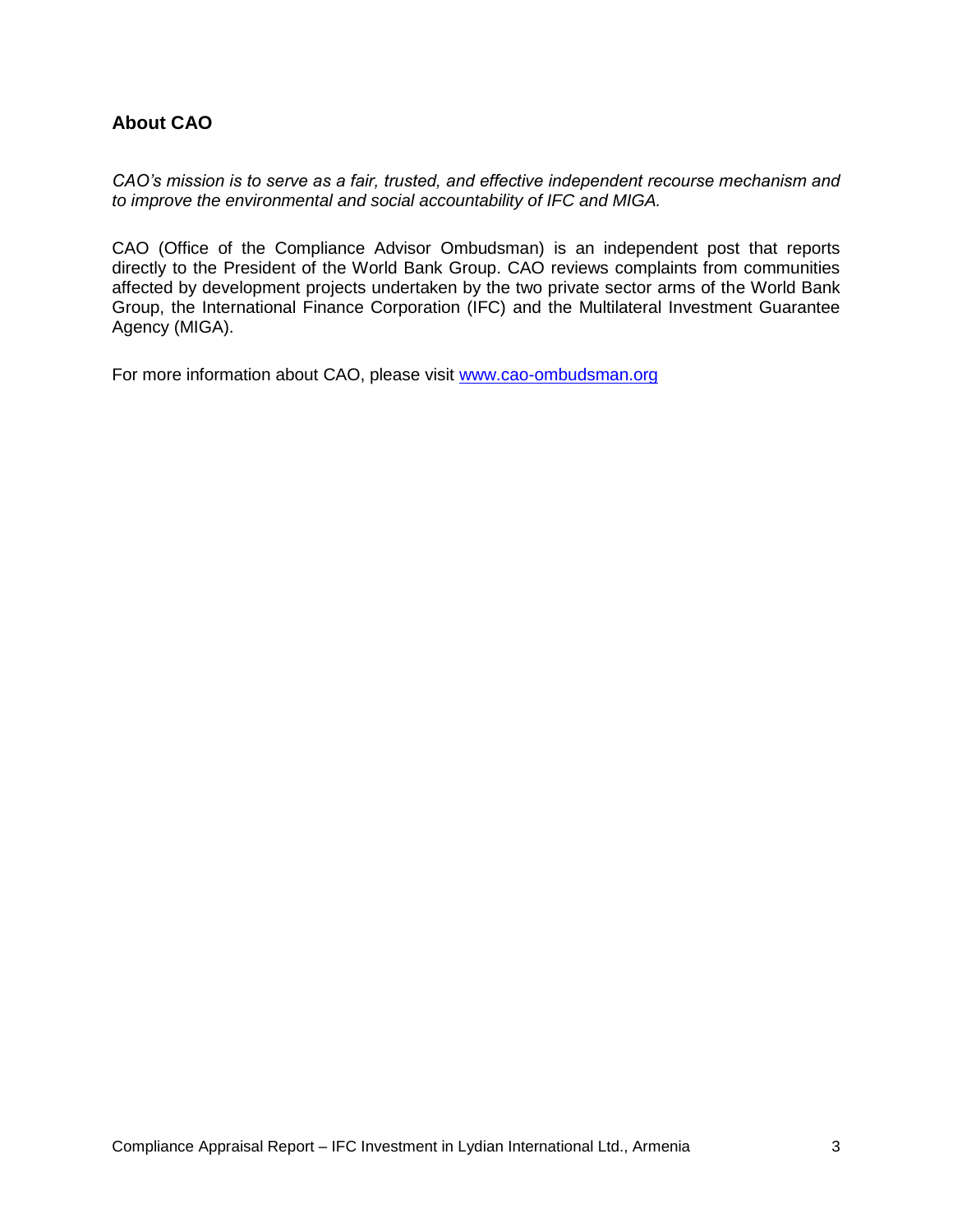## **Table of Contents**

| L.   |  |
|------|--|
| Ш.   |  |
|      |  |
|      |  |
| III. |  |
|      |  |
|      |  |
|      |  |
|      |  |
|      |  |
|      |  |
|      |  |
|      |  |
| IV.  |  |
|      |  |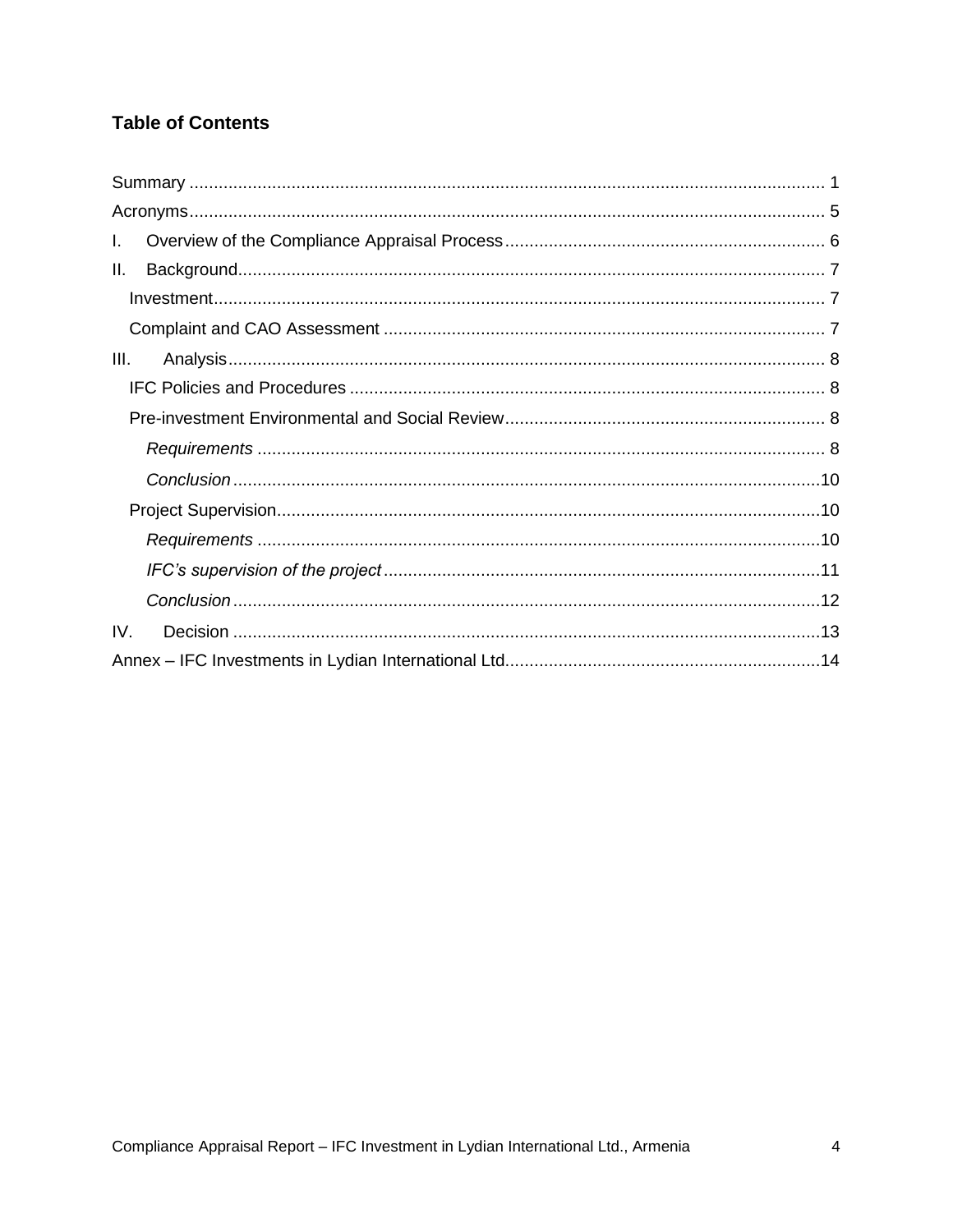## <span id="page-4-0"></span>**Acronyms**

| <b>Acronym</b> | <b>Definition</b>                                         |
|----------------|-----------------------------------------------------------|
| <b>FS</b>      | <b>Feasibility Study</b>                                  |
| CAD            | Canadian dollars                                          |
| CAO            | Office of the Compliance Advisor Ombudsman (IFC and MIGA) |
| <b>E&amp;S</b> | <b>Environmental and Social</b>                           |
| <b>EHS</b>     | Environmental, Health and Safety                          |
| <b>EIA</b>     | <b>Environmental Impact Assessment</b>                    |
| <b>ESAP</b>    | <b>Environmental and Social Action Plan</b>               |
| <b>ESIA</b>    | <b>Environmental and Social Impact Assessment</b>         |
| <b>ESMS</b>    | <b>Environmental and Social Management System</b>         |
| <b>ESRS</b>    | <b>Environmental and Social Review Summary</b>            |
| <b>ESRP</b>    | <b>Environmental and Social Review Procedures</b>         |
| GIIP           | Good International Industry Practice                      |
| <b>IFC</b>     | <b>International Finance Corporation</b>                  |
| <b>JV</b>      | Joint-venture                                             |
| <b>NGO</b>     | non-governmental organization                             |
| <b>PDS</b>     | <b>Project Data Sheet</b>                                 |
| <b>PS</b>      | <b>Performance Standards</b>                              |
| <b>SEP</b>     | Stakeholder Engagement Plan                               |
| <b>SPI</b>     | Summary of Proposed Investment                            |
| SSV            | <b>Supervision Site Visit</b>                             |
| <b>TOR</b>     | <b>Terms of Reference</b>                                 |
| <b>TSX</b>     | <b>Toronto Stock Exchange</b>                             |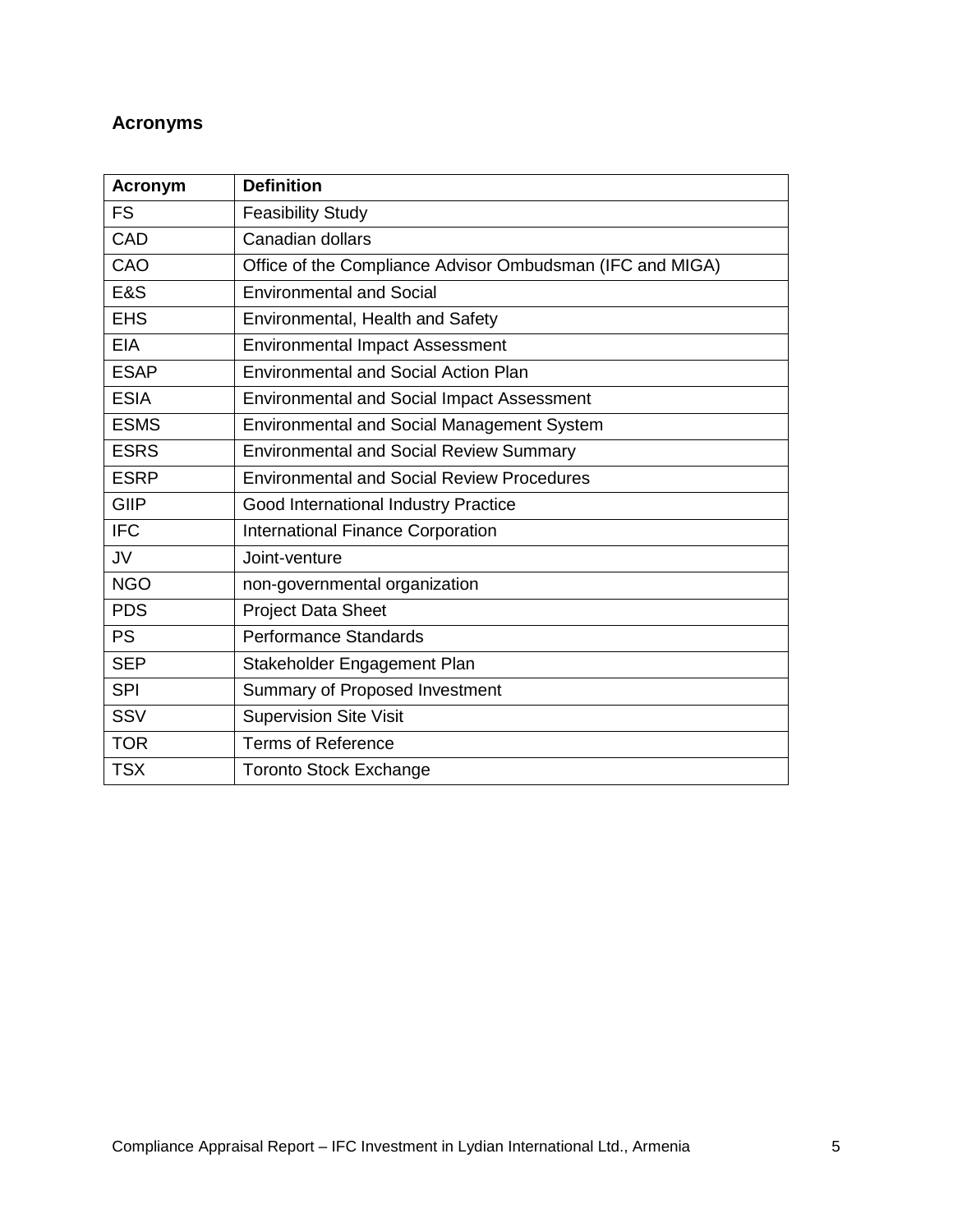## <span id="page-5-0"></span>**I. Overview of the Compliance Appraisal Process**

When CAO receives a complaint about an IFC or MIGA project, the complaint is referred for assessment. If CAO concludes that the parties are not willing or able to reach a facilitated solution, the case is transferred to the CAO compliance function for appraisal and potential investigation.

A compliance appraisal also can be triggered by the CAO vice president, IFC/MIGA management, or the president of the World Bank Group.

The focus of the CAO compliance function is on IFC and MIGA, not their client. This applies to all IFC's business activities, including the real sector, financial markets and advisory. CAO assesses how IFC/MIGA assured itself/themselves of the performance of its business activity or advice, as well as whether the outcomes of the business activity or advice are consistent with the intent of the relevant policy provisions. In many cases, however, in assessing the performance of the project and IFC's/MIGA's implementation of measures to meet the relevant requirements, it will be necessary for CAO to review the actions of the client and verify outcomes in the field.

In order to decide whether a compliance investigation is warranted, CAO first conducts a compliance appraisal. The purpose of the compliance appraisal process is to ensure that compliance investigations are initiated only for those projects that raise substantial concerns regarding environmental and/or social outcomes, and/or issues of systemic importance to IFC/MIGA.

To guide the compliance appraisal process, CAO applies several basic criteria. These criteria test the value of undertaking a compliance investigation, as CAO seeks to determine whether:

- There is evidence of potentially significant adverse environmental and/or social outcome(s) now, or in the future.
- There are indications that a policy or other appraisal criteria may not have been adhered to or properly applied by IFC/MIGA.
- There is evidence that indicates that IFC's/MIGA's provisions, whether or not complied with, have failed to provide an adequate level of protection.

In conducting the appraisal, CAO will engage with the IFC/MIGA team working with the specific project and other stakeholders to understand which criteria IFC/MIGA used to assure itself/themselves of the performance of the project, how IFC/MIGA assured itself/themselves of compliance with these criteria, how IFC/MIGA assured itself/themselves that these provisions provided an adequate level of protection, and, generally, whether a compliance investigation is the appropriate response. After a compliance appraisal has been completed, CAO can close the case or initiate a compliance investigation of IFC or MIGA.

Once CAO concludes a compliance appraisal, it will advise IFC/MIGA, the World Bank Group President, and the Board in writing. If a compliance appraisal results from a case transferred from CAO's dispute resolution, the complainant will also be advised in writing. A summary of all appraisal results will be made public. If CAO decides to initiate a compliance investigation as a result of the compliance appraisal, CAO will draw up terms of reference for the compliance investigation in accordance with CAO's Operational Guidelines.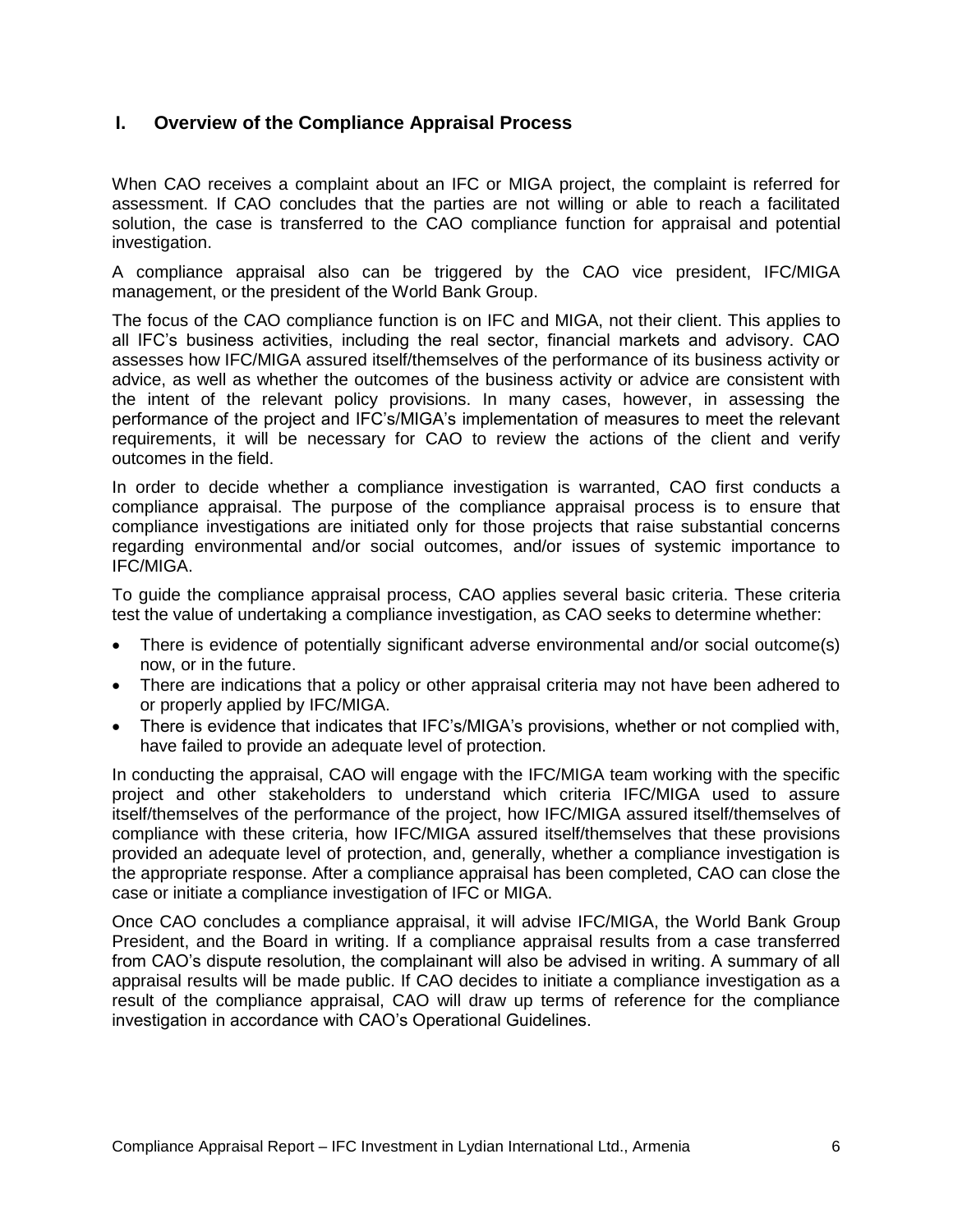## <span id="page-6-0"></span>**II. Background**

### <span id="page-6-1"></span>**Investment**

Lydian International Limited ("the company") is a junior mining company based in the UK and listed on the Toronto Stock Exchange (TSX). The company is focused on its Amulsar Gold Project in Armenia ("the project"). The Amulsar Gold Project is managed by Geoteam CJSC, a 100% owned Armenian subsidiary of Lydian. IFC first invested in the company in 2007 to finance exploration activities and feasibility studies of Lydian's mineral resource properties in Kosovo, Armenia and Turkey. This initial investment was followed with 6 additional investments and 5 warrants exercises.

To date, IFC holds a 7.9% equity share in Lydian, corresponding to CAD 17.3 million. The European Bank for Reconstruction and Development (EBRD) is also a shareholder in the company and holds 6.9% equity.

At the time of writing, the project was at an advanced feasibility stage. A bankable feasibility study and a national EIA were completed in July 2014, and a mining license was granted to the company in November 2014. An ESIA in compliance with international standards is expected to be disclosed in April 2015. The project is expected to move into the development and construction stage late 2015, targeting first full gold production in 2017.<sup>1</sup>

### <span id="page-6-2"></span>**Complaint and CAO Assessment**

A complaint was submitted to CAO in April 2014 by residents of Gndevaz and Jermuk villages with support from nine NGOs. The complainants highlight concerns about potential future project impacts on the environment and surrounding communities. Issues raised include criticisms of the national EIA process conducted by the company, alleged violations of IFC's Performance Standards and national regulations. More specifically, the complainants raise the following allegations:

- Absence of grievance mechanism, restricted stakeholder consultation and intimidation;
- Potential threats to the development of tourism in the resort of Jermuk;
- Adverse impact on the ecosystems of Lake Sevan ecosystem, and the catchment basins of the Arpa and Vorotan rivers;
- Water and soil pollution due to the use of chemical admixtures;
- Radioactive contamination of the area due to reserves of uranium in Amulsar;
- Unlawful land acquisition for the construction of a heap leach facility;
- Impacts on endangered red-listed species.

In addition to the issues raised in the original complaint, project stakeholders raised two other concerns during the CAO assessment phase:

- Potential impacts on historical and cultural artifacts;
- Negative impacts on the World Bank CARMAC Project for Armenia (Community Agricultural Resource Management and Competitiveness)

CAO notes that some issues raised relate to the prospective design, development and operation of the mine rather than to specific actions taken during the exploration stage. However, CAO considers that these issues remain relevant at the pre-construction stage of the mining venture to the extent that they were or ought to have been addressed in the EIA and the ESIA prepared

 $\overline{\phantom{a}}$ 

<sup>&</sup>lt;sup>1</sup> Geoteam website,<http://www.geoteam.am/en/home.html>

Compliance Appraisal Report – IFC Investment in Lydian International Ltd., Armenia 7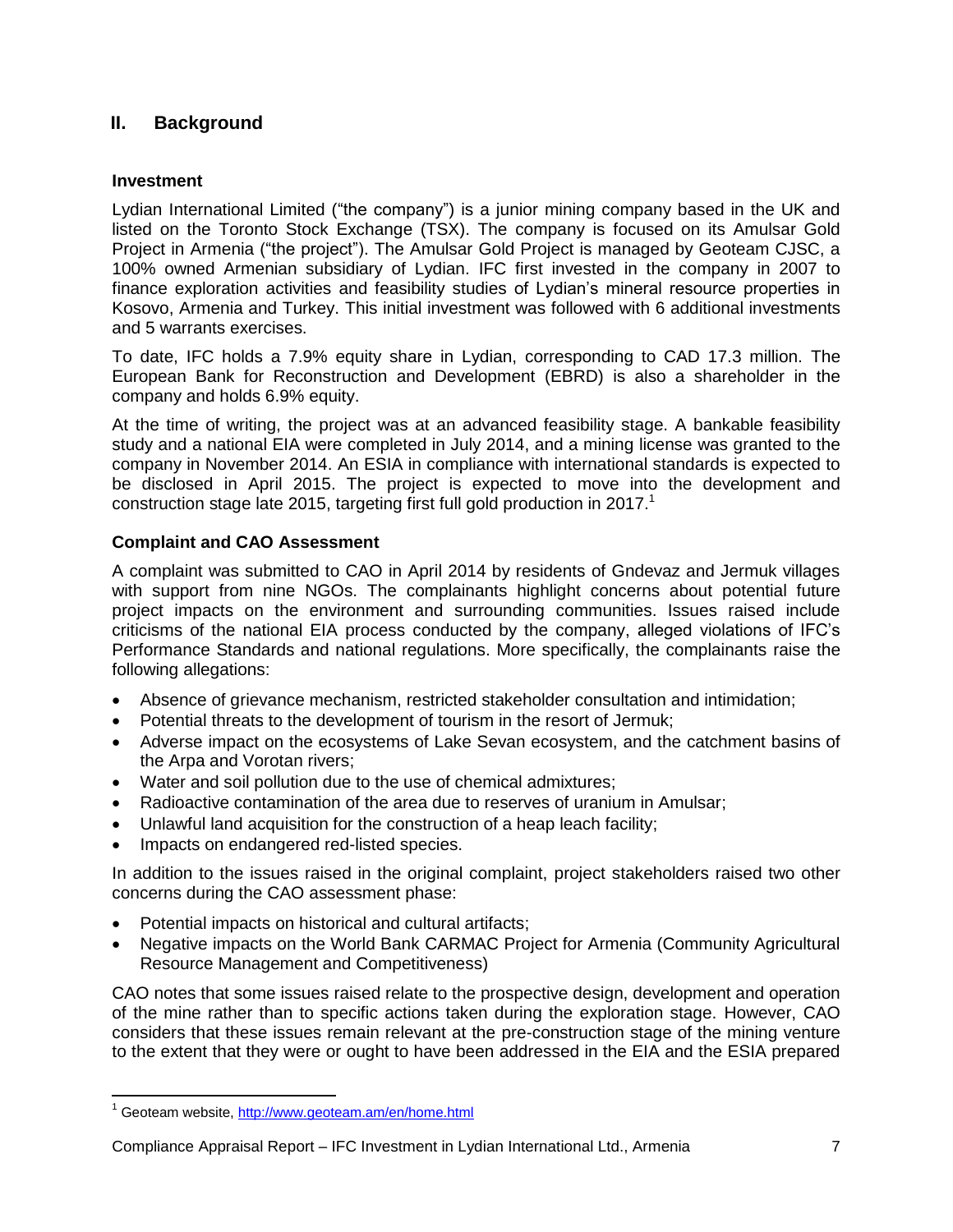by the Company as part of the project, particularly given that development and construction of the mine is expected to commence imminently.

## <span id="page-7-0"></span>**III. Analysis**

This section outlines the IFC E&S policies and procedures as they apply to the project. It then analyses IFC's performance against these standards during preparation and implementation of the project and in the context of the issues raised by the complainants.

#### <span id="page-7-1"></span>**IFC Policies and Procedures**

IFC's investment in the company was made in the context of its 2006 Policy on Social and Environmental Sustainability ("the Sustainability Policy") and Performance Standards (PS), together referred to as the Sustainability Framework. Through the Sustainability Policy, IFC commits to "ensure that the projects it finances are operated in a manner consistent with the requirements of the Performance Standards" (para. 5).

IFC implements the commitments set out in the Sustainability Policy through its Environmental and Social Review Procedures (ESRP), which are updated periodically. The Lydian investment was approved under ESRP version 1.0<sup>2</sup> and supervised under the subsequent updated versions of the ESRP.

When financing a project, IFC first conducts an appraisal aimed at assessing the full business potential, risks, and opportunities associated with the investment. Once the project is approved and IFC has invested in a client, the investment is monitored throughout the project cycle to ensure compliance with the conditions in the loan agreement and IFC's applicable policies and standards. This CAO compliance appraisal considers IFC's performance at these two stages in the project cycle as relevant to the issues raised by the complainants.

#### <span id="page-7-2"></span>**Pre-investment Environmental and Social Review**

At the pre-investment stage, IFC reviews the E&S risks and impacts of a proposed investment and agrees with the client on measures to mitigate these risks in accordance with the Performance Standards. For the purposes of this compliance appraisal, a key question is whether IFC conducted an adequate pre-investment review of the risks associated with its investment in the company. A further issue is whether relevant E&S obligations were incorporated into the investment agreement.

#### <span id="page-7-3"></span>*Requirements*

As required by the Sustainability Policy, IFC's E&S review should be "appropriate to the nature and scale of the project" and commensurate to risk (para. 13). In conducting the E&S review IFC considers the E&S risks as assessed by the client and the "the commitment and capacity of the client" to manage these risks (para. 15). IFC also considers the client's "track record" in relation to  $EAS$  issues.<sup>3</sup> A central principle of the Sustainability Policy is that "IFC does not finance new business activity that cannot be expected to meet the Performance Standards over a reasonable period of time" (para. 17).

 2 IFC Environmental and Social Review Procedures, version 1.0, April 30, 2006

 $3$  ESRP 3, para.3.2.3, version 1, April 2006.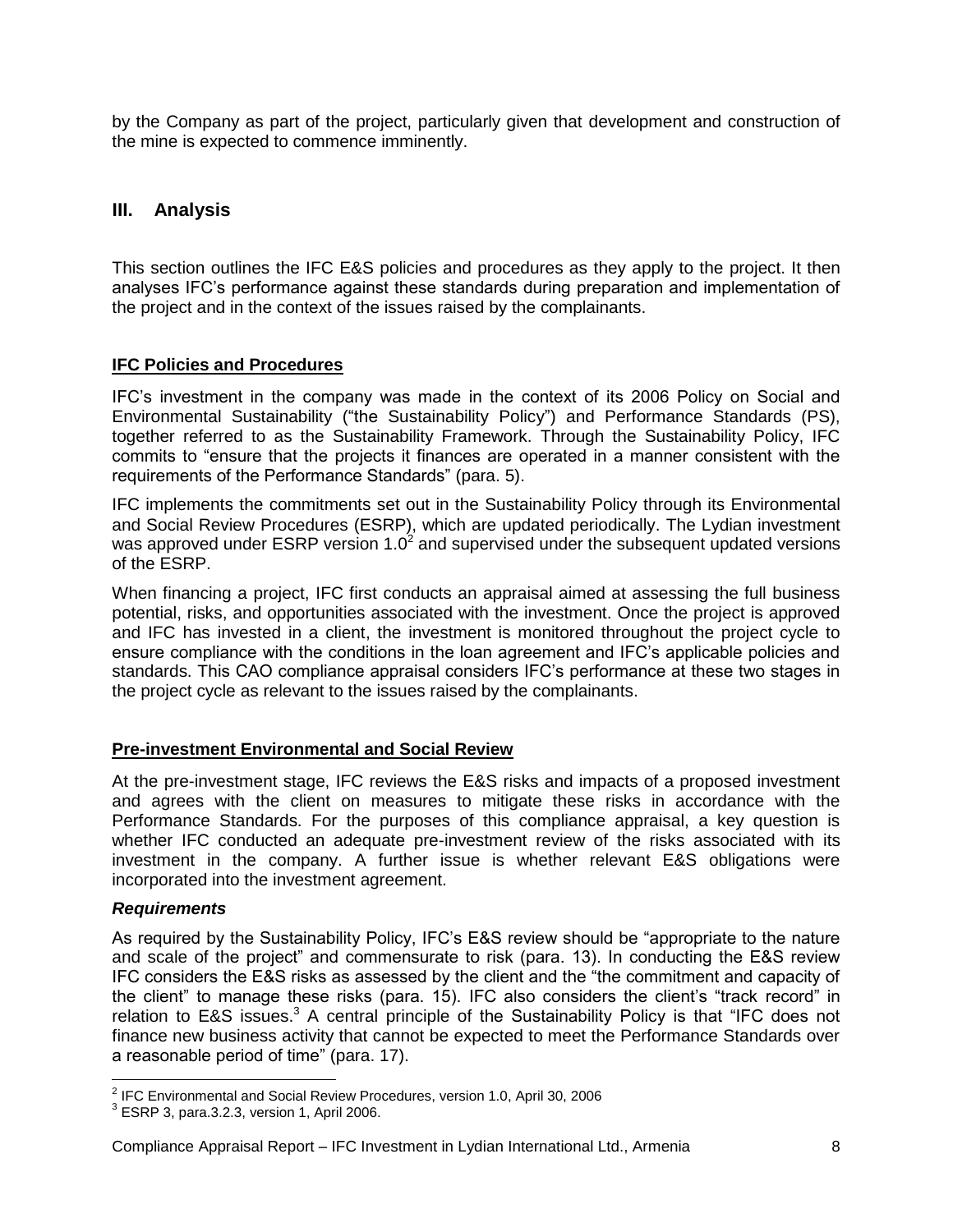#### *IFC's pre-investment review of the project*

IFC's initial investment in Lydian focused on three prospects in Kosovo, one prospect in Turkey and the Amulsar Gold Project in Armenia, which at the time was part of a JV agreement with Newmont. An E&S appraisal was conducted on the company's project sites in Kosovo and Armenia in May 2007. The Kosovo sites were visited by an IFC E&S Specialist, whereas the Amulsar project site was visited by IFC's Country Officer in Armenia. The conclusions of IFC's appraisal of Amulsar Gold Project state that the project had broad community support and would not have any negative environmental impacts. At the same time, IFC noted that the company had a limited E&S management capacity and operated in countries with weak E&S regulatory frameworks.

An Environmental and Social Review Summary (ESRS) was disclosed in May 2007.<sup>4</sup> This states that, while all Performance Standards are applicable to this investment, only PS 1 to 4 would be immediately relevant given project risks. The ESRS also states that the relevance of PS5 (Land acquisition and involuntary resettlement) and PS8 (Cultural heritage) would be determined upon completion of the mine feasibility study. It further notes that "the site visits and review of project information suggests that there will be no impacts related to biodiversity and natural resources (PS6)." The project was classified as a Category B project, meaning that it would have limited potential E&S risks and/or impacts.

Board documentation pertaining to IFC's initial investment in the company was finalized in June 2007. The Board documentation notes that IFC had conducted a detailed assessment and concluded that the project had broad community support. It is also noted that the involvement of a major international mining company (Newmont) as the largest investor in the project should provide comfort regarding the quality of Lydian's management team and assets as well as assurance that Lydian's assets would be developed in line with industry best practice. 5

An Environmental and Social Action Plan  $(ESAP)^6$  was prepared by IFC and endorsed by the company. The ESAP included the following requirements for the company:

- Develop a corporate ESMS for exploration activities with a mutually acceptable timeframe for implementation, within a year after investment signing;
- Carry out environmental and social baseline studies for the Amulsar property, to be prepared in compliance with Armenia Environmental laws and regulations as well as with IFC requirement, within three months after the investment decision is made for development;
- Report annually on progress regarding public consultation and community development.

As presented to the Board, IFC anticipated that the company would comply with all IFC requirements by 2008, and that a decision on whether the Amulsar project should move into development would be taken by mid-2009.

The shareholders agreement signed in July 2007 requires the company to comply with the ESAP and submit to IFC annual monitoring reports (AMR) on its activities.

 $\overline{\phantom{a}}$ 

<sup>&</sup>lt;sup>4</sup> IFC investment in Lydian Resources Company Ltd., Environmental and Social Review Summary, May 2007, <http://goo.gl/3qx7hs>

<sup>5</sup> Note, in March 2010 Lydian announced that it would purchase Newmont's stake in the Amulsar gold project. <http://goo.gl/DzOQMN><br><sup>6</sup> IEC investment in

IFC investment in Lydian Resources Company Ltd., Environmental and Social Action Plan, May 2007, <http://goo.gl/B8Dha2>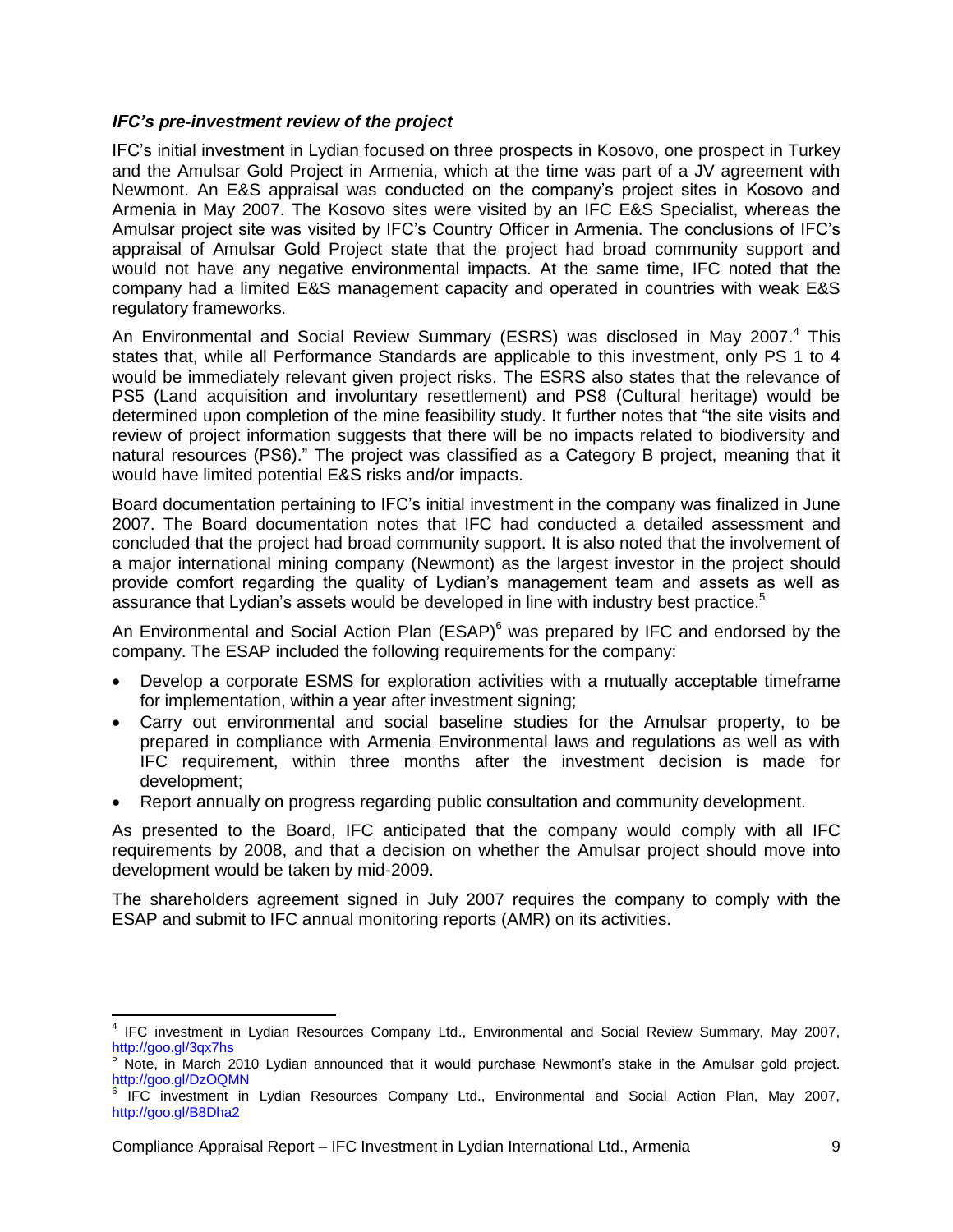#### <span id="page-9-0"></span>*Conclusion*

On the basis of the material reviewed in the course of this compliance appraisal, it is unclear to CAO whether IFC's pre investment E&S review was commensurate to risk and thus whether IFC had a reasonable expectation that the project would meet the requirements of the Performance Standards. In particular, CAO has questions as to the conclusions of IFC's E&S review in relation to the project's impacts and the extent of community support for the project, given that IFC environmental or social staff did not conduct a visit to the project site. Further, CAO has questions as to IFC's reliance Newmont's involvement as providing assurance that Lydian's assets would be developed in line with industry best practice, noting that Newmont subsequently exited the project.

#### <span id="page-9-1"></span>**Project Supervision**

IFC is required to monitor its client's E&S performance throughout the life of the investment. As set out in the ESRP, "the purpose of E&S supervision is to develop and retain the information needed to assess the status of compliance with the Performance Standards (PSs), general and sector-specific Environmental Health and Safety (EHS) Guidelines, and the Environmental and Social Action Plan (ESAP or Action Plan)".<sup>7</sup> For the purposes of this compliance appraisal, a key question is whether the project was supervised according to IFC policies and procedures in relation to the issues raised in the complaint.

#### <span id="page-9-2"></span>*Requirements*

Project supervision is based on annual monitoring reports (AMR) submitted by the client and reviewed by IFC, discussions with the client, and site visits as required by IFC's ESRP. Ultimately, if the client fails to comply with its E&S commitments, IFC is required to "work with the client to bring it back to compliance to the extent feasible, and if the client fails to reestablish compliance, IFC will exercise remedies as appropriate".<sup>8</sup>

Performance Standard 1 (PS1 – Social and Environmental Assessment and Management Systems) underscores the importance of managing social and environmental performance throughout the life of a project.

In relation to the issues raised in the complaint, PS1 states that "risks and impacts will be analyzed in the context of the project's area of influence. This area of influence encompasses, as appropriate: (i) the primary project site(s) and related facilities that the client (including its contractors) develops or controls, […] (iii) areas potentially impacted by cumulative impacts from further planned development of the project, any existing project or condition, and other projectrelated developments that are realistically defined at the time the Social and Environmental Assessment is undertaken" (para. 5).

PS1 further requires that "risks and impacts will also be analyzed for the key stages of the project cycle, including preconstruction, construction, operations, and decommissioning or closure" (para.6).

With regard to stakeholder engagement, PS1 states that "effective consultation: (i) should be based on the prior disclosure of relevant and adequate information, including draft documents and plans; (ii) should begin early in the Social and Environmental Assessment process; (iii) will focus on the social and environmental risks and adverse impacts, and the proposed measures and actions to address these; and (iv) will be carried out on an ongoing basis as risks and

 7 ESRP 6, para.1, version 5, August 16, 2010.

<sup>&</sup>lt;sup>8</sup> IFC Policy on Environmental and Social Sustainability, para. 45, January 2012.

Compliance Appraisal Report – IFC Investment in Lydian International Ltd., Armenia 10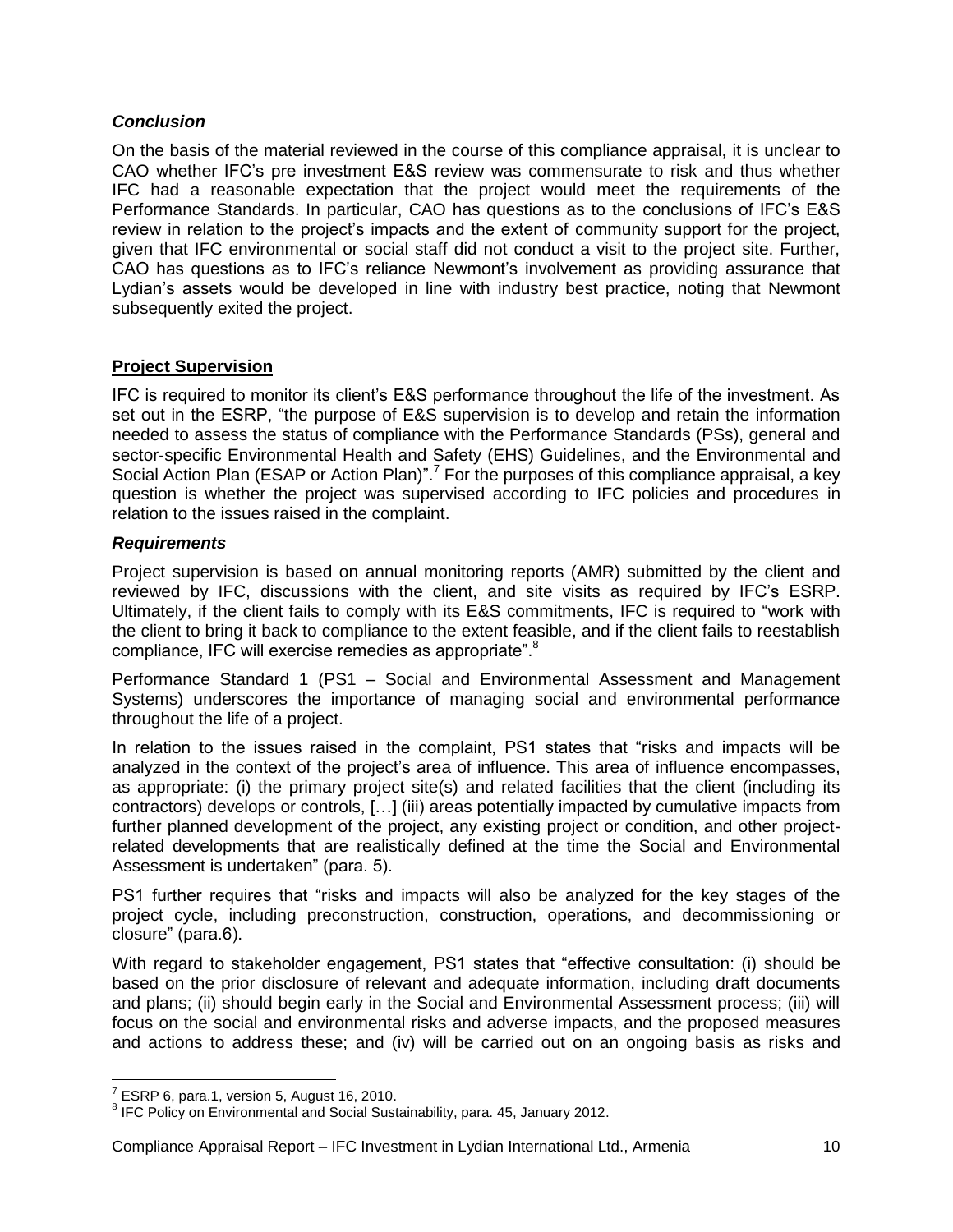impacts arise" (para. 21). The client is also required to "establish a grievance mechanism to receive and facilitate resolution of the affected communities' concerns and grievances about the client's environmental and social performance" (para. 23).

#### <span id="page-10-0"></span>*IFC's supervision of the project*

#### General supervision

IFC's supervision of its investment in Lydian commenced in 2007 and is documented in annual reviews of the company's AMRs, and annual supervision site visits (SSV).

#### Follow-on investments and warrants exercises

In May 2009, IFC made a follow-on equity investment in the company, focusing on the Amulsar project. However, no specific site due diligence was conducted as IFC relied on its existing supervision of the company in this respect. IFC documentation related to this follow-on investment notes that Newmont was expected to exercise its option to increase its share of the JV to 80% by the end of 2009 and the project could reach production by 2011. Also, IFC noted that the company had been meeting all targets included in the agreed ESAP and that the ESAP was revised/expanded in 2009 to reflect the project status at the time. Thereafter, IFC made further investments and warrants exercises in the company on a regular basis (see annex for more details).

#### Development and implementation of an ESMS for exploration activities

A continued concern in IFC's supervision documentation from 2007 to 2013 was the company's lack of an adequate corporate ESMS for exploration activities and early work construction (EWC), as required per the ESAP. As a result, in July 2013, IFC advised the company that no further financing could be provided until this issue was addressed. Later in 2013, IFC's supervision documents acknowledged the development of a corporate ESMS.

#### Project area of influence and stakeholder engagement activities

At the early stages of the project, IFC noted concerns regarding the company's engagement with communities around the Amulsar site especially as consultation had mostly been with village mayors and not the wider communities. Also, IFC raised questions regarding the methodology applied by the company to identify communities within the project's area of influence. As a result, IFC urged the company to refine its stakeholder engagement process and widen the project's area of influence to include Jermuk village. Subsequently in October 2011 in response to IFC, the company developed a stakeholder engagement plan (SEP) to facilitate improved engagement with the communities. IFC documentation does not provide an assessment of the grievance mechanism put in place by the company.

In relation to the complainants concerns regarding the potential impacts of the project on Lake Sevan, CAO notes that Lake Sevan was not considered as part of the area of influence of the project.

#### Supervision of EIA and ESIA process

As the project progressed, the company submitted several national EIAs in order to obtain exploration, EWC and mine development licenses. Upon revision of the project design, a further national EIA was produced and this was approved by the Minister of Nature Protection in October 2014. In November 2014, a new mining license was granted. In addition to the national EIAs already prepared, the company was required to conduct and prepare an ESIA that complies with IFC E&S requirements and GIIP. CAO notes that IFC has been working closely with the company and its international consultants to support the development of the ESIA, which at the time of writing was expected to be disclosed in April 2015.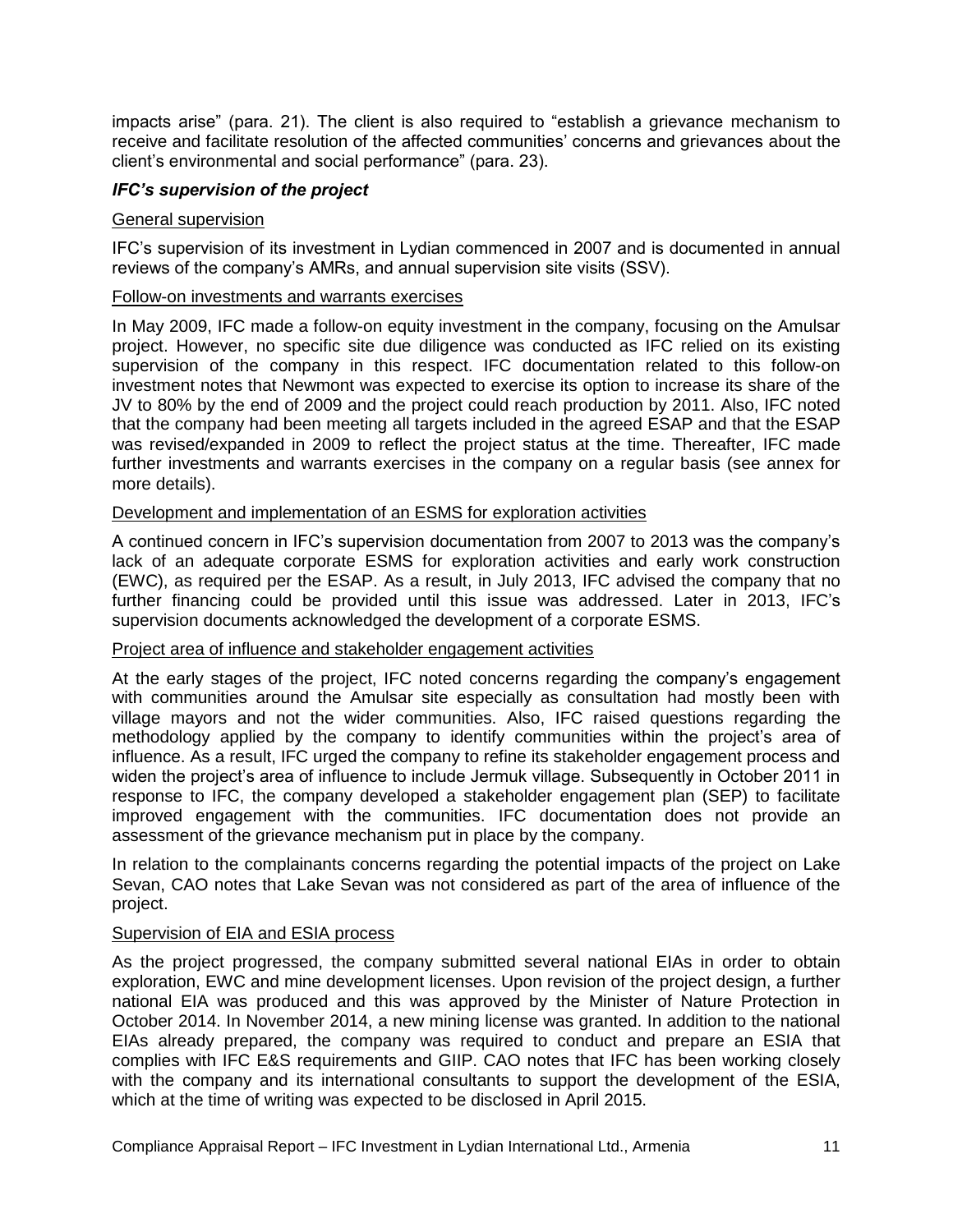#### Radioactivity

Regarding risks of radioactive contamination as raised in the complaint, the company's Feasibility Study disclosed in 2014 notes that the potential of radioactivity arising from the project had been assessed and reviewed by an international firm accredited in radiation protection.<sup>9</sup> The Feasibility Study also states that concentrations have been compared to international standards (United Nations Scientific Committee on the Effects of Atomic Radiation, UNSCEAR) and found to be below these levels.

#### Land acquisition and selection of a location for the HLP facility

The selection of a location for a Heap Leach Pad (HLP) facility has evolved. In 2013, IFC questioned the HLP location selection process, as it considered that communities were not adequately engaged in the process, and there was no evidence of any agreements with communities and/or private land owners for the installation of this infrastructure. Later in 2013, IFC noted that the Government of Armenia rejected the company's mining license application due to the selected HLP facility location. However, the license was granted in November 2014 after the company selected a new location for the HLP. CAO has questions with regards to the adequacy of stakeholder engagement and associated land acquisition processes in relation to the selection of the HLP facility location.

#### **Biodiversity**

IFC supervision documents show that fauna and flora surveys were conducted annually and several species listed in the Red Book of threatened species in Armenia were identified. IFC required the company's management to go beyond the local Red Book and check IBAT and IUCN Red Lists, as per the requirements of PS6. In June 2013, IFC acknowledged that a biodiversity baseline study had been conducted and that several areas and species qualified for critical habitat designation under PS6. However, the 2014 Feasibility Study indicated that activities at Amulsar had already permanently impacted some populations of *Potentilla porphyrantha* – a red-listed species. <sup>10</sup> Additionally, the Feasibility Study states that the project is expected to affect several important habitats and species, and to have longer term impact on native and natural vegetation.

#### Cultural heritage

Based on findings at the project site, IFC documentation underscores the management of archeological resources in compliance with local and international guidelines as a key item to monitor. CAO notes that archeological baseline studies were conducted, and the 2014 Feasibility Study states that a Cultural Heritage Management Plan has been developed, together with the implementation of a Chance Finds Procedure during the construction phase to reduce impacts on archeological sites.

#### <span id="page-11-0"></span>*Conclusion*

On the basis of the material reviewed in the course of this compliance appraisal, it is unclear to CAO whether IFC's supervision of the project was sufficient in relation to the concerns raised by the complainants. In particular, CAO has identified questions as to: (i) the adequacy of IFC's response to delays in the company's development of an ESMS and stakeholder engagement plan; (ii) the adequacy of IFC's engagement with the company around the selection of the location for the HLP facility and associated land acquisition processes; and (iii) the adequacy of IFC's supervision of the company's E&S impact assessment processes and the development of

 $\overline{\phantom{a}}$ <sup>9</sup> Lydian. Amulsar Feasibility Study. 2014.<http://goo.gl/165WZZ>  $10$  *<i>bid.* 

Compliance Appraisal Report – IFC Investment in Lydian International Ltd., Armenia 12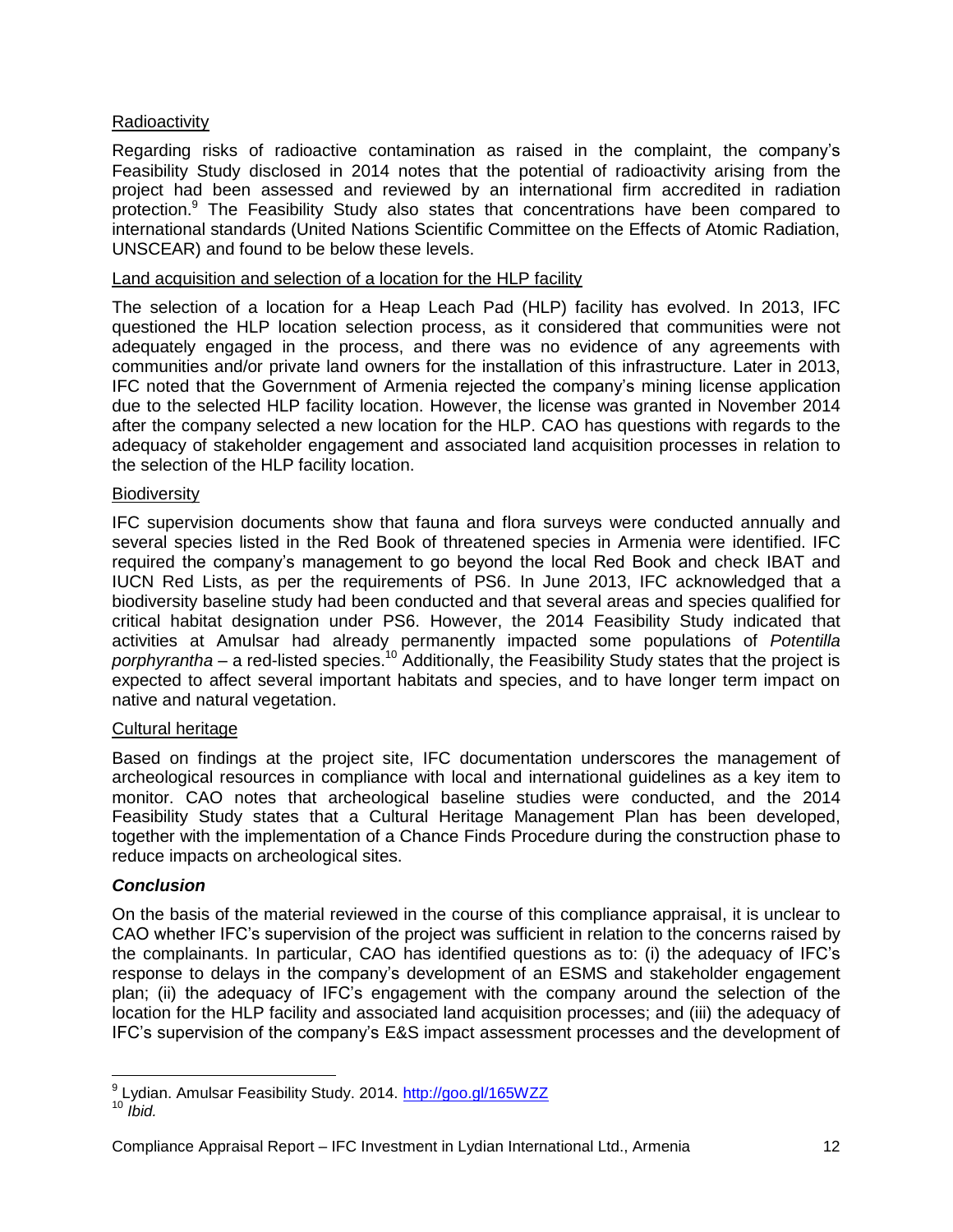required management plans including issues related to the definition of the project's area of influence and its impact on biodiversity.

## <span id="page-12-0"></span>**IV. Decision**

The purpose of a CAO compliance appraisal is to determine whether an investigation of IFC's environmental and social performance is required in response to a complaint. In deciding whether to initiate an investigation, CAO weighs factors including the magnitude of the environmental and social (E&S) concerns raised in a complaint, results of a preliminary review of IFC's E&S performance in relation to these issues, and a more general assessment of whether a compliance investigation is the appropriate response in the circumstances.

In this case, CAO concludes that the complaint raises substantial concerns about a range of potential or actual E&S impacts of the project. In reaching this conclusion CAO notes that IFC has, to date, only funded activities that are preparatory to the construction of the mine, and that no decision on whether to fund construction of the mine has been made. Nevertheless, IFC's investments in the company have the clear objective of enabling construction of the mine which is expected to move forward within a short period of time. Given that IFC's E&S requirements extend to the preparatory activities funded to date, CAO finds that the concerns raised by the complainants are relevant to IFC's performance in relation to this investment. CAO has also identified questions regarding IFC's review and supervision of its E&S requirements in relation to the project.

On the balance of considerations, CAO thus decides to conduct a compliance investigation of IFC's E&S performance in relation to this project. Terms of Reference for this compliance investigation will be issued in accordance with CAO's Operational Guidelines.